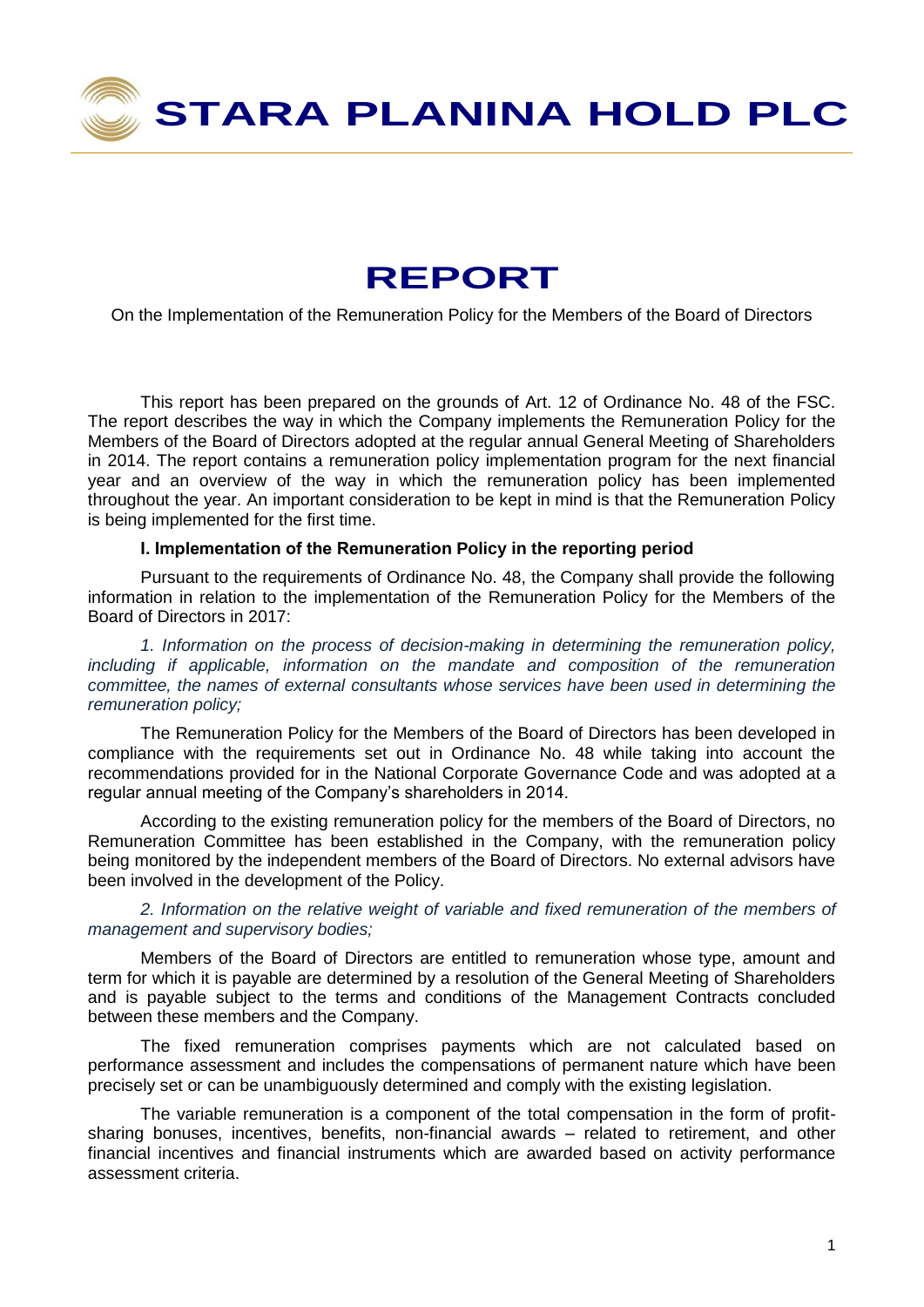The regular annual General Meeting of Shareholders held in 2014 adopted a resolution according to which each of the BD's members shall be paid a fixed remuneration. The members of the Board received variable remuneration for their activities in 2017 pursuant to a decision of the General Meeting of Shareholders. The ratio between variable and fixed remuneration is 45/55. 40% of the defined in the decision of the general meeting of shareholders variable remuneration is deferred for a period of three years.

*3. Information on performance criteria, based on which stock options were granted, company shares or other variable compensation and an explanation of how the criteria of art. 14, para. 2 and 3 contribute to the long-term interests of the company;* 

No stock options, including company shares, rights to acquire financial instruments. Performance criteria for 2017, used as a basis for a possible payout of another type of variable remuneration, comprise the business results and other non-financial metrics set out in the company's Policy.

#### *4. Explanation of the methods applied to assess whether the performance criteria are met;*

Remunerations of the BD's members are not determined based on business performance. They have either been set at a specific level or can be unambiguously determined while taking the existing legislation into account.

Performance criteria for 2017, used as a basis for a possible payout of another type of variable remuneration, are as follows:

#### 1. Business performance:

(а) Level and dynamics of EBITDA (the earnings of the company and its subsidiaries before interest, tax, depreciation and amortization); 2017 – BGN 35167 thousands, 2016 – BGN 31819 thousands, 2015 – BGN 28177 thousands. The formed net profit for 2017 amounts to BGN 5,531 thousand, an increase of 7.48% compared to 2016 and 16.91% compared to 2015 net profit.

(b) Level and dynamics of subsidiaries' sales; at the end of 2017 – BGN 217877 thousand, at the end of 2016 – BGN 187444 thousand, at the end of 2015 – BGN 176006 thousand. Sales growth in 2017 is 16.24% compared to 2016 and 23.79% compared to 2015.

(c) Level and dynamics of subsidiaries' receivables. At the end of 2017 – BGN 44059 thousand, at the end of 2016 – BGN 31072 thousand, at the end of 2015 – BGN 29861 thousand. The dynamics of receivables follow the dynamics of sales. The receivables decreased, in 2015 they represented 17.8 percent of output sold in 2016, their share fell to 17.2% and in 2017, together with high sales growth, reached 21.0% or about 1/5 of the output sold.

2. Non-financial indicators as follows:

(a) Compliance with the principles of the National Code of Corporate Governance;

(b) Implementation and enforcement of the adopted Code of Ethical Conduct, Policy on the provision and dissemination of information and other internal rules and policies of the company.

Non-financial metrics: as evident from the annual report, based on the report on the accomplishment of the specifically set initiatives, an assessment has been made of the overall implementation by Stara Planina Hold Plc of the National Corporate Governance Code and the internationally recognized standards for good corporate governance. In 2017 the activity of the Board of Directors complied with the principles laid down in the Bulgarian Code for Corporate Governance. The Ethical Code of Conduct, Policy on the Provision and Dissemination of Information and the other internal rules and policies of the company have been applied and adhered to.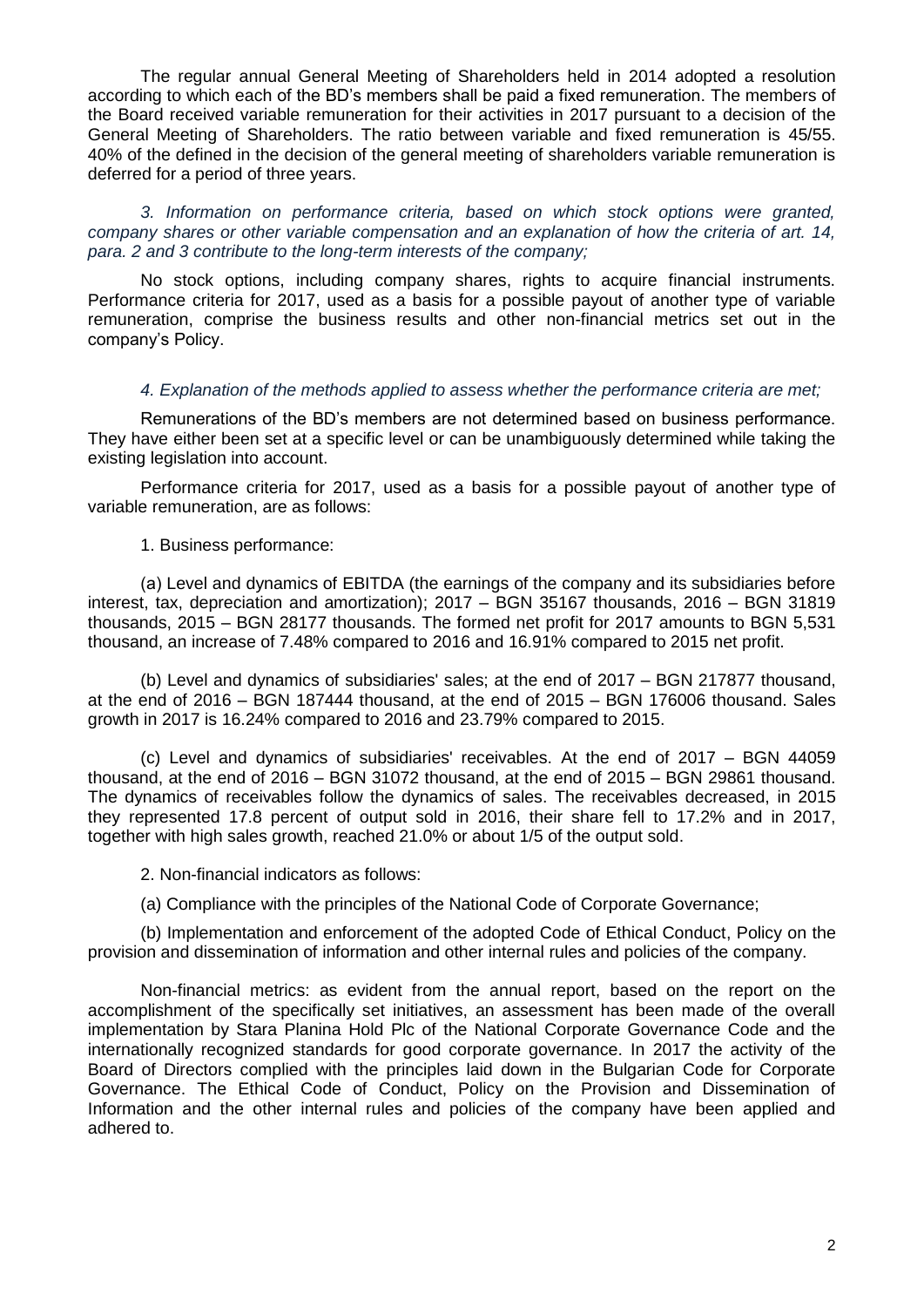The results under item 1 are very good and as far as the non-financial metrics performance under item 2 is concerned, we propose to the General Meeting of Shareholders to distribute a portion of the 2017 company's profit as an additional remuneration for each member of the Board of Directors in the form of profit-sharing bonuses.

On the grounds of Art. 4 of the Remuneration Policy, the payout of 40% of the variable remuneration defined in the resolution of the General Meeting of Shareholders shall be paid over an installment period of 3 years.

#### *5. Clarification on the relationship between pay and performance;*

There are performance criteria in place which allow for the payout of another type of variable remuneration, however, no such has been applied.

*6. Fixed payments and justification of the annual bonus payment scheme and/or any other additional non-monetary compensations:*

A regular annual general meeting of shareholders held in 2014 adopted a resolution according to which each of the BD's members shall be paid a fixed monthly remuneration. The term for which the resolution on the fixed remuneration amount shall apply is equal to the mandate of the members of the Board of Directors.

*7. Description of the main characteristics of the supplementary voluntary pension insurance and information on paid and / or contributions payable by the company in favor of the Director for the financial year, if applicable:*

No provision has been made for additional voluntary pension plans for the members of the Board of Directors.

#### *8. Information for periods of delayed payment of variable remuneration:*

The payout of 40% of the variable remuneration defined in the resolution of the General Meeting of Shareholders shall be made over an installment period of 3 years and the payout of the installment portion of the variable remuneration shall be made proportionately over the installment period.

#### *9. Information on severance payment:*

Early contract termination compensation is set out in the Remuneration Policy for the Members of the Board of Directors adopted by the General Meeting of Shareholders and it is dependent on the amount of fixed remunerations paid over the last 24 months.

No compensation is due where the dismissal is due to poor performance or culpable conduct on the part of the member of the Board of Directors.

Management contracts concluded with members of BD on behalf of the Company shall contain a clause providing the Company with an option to demand the payback of a variable compensation which has been paid out based on data which have subsequently been found to be false. Resolution to demand payback shall be taken by the General Meeting of Shareholders of the Company.

*10. Information for the period in which the shares cannot be transferred and stock options cannot be exercised at variable remuneration based on shares:*

No provision has been made for compensations comprising stock options, including company shares, rights to acquire financial instruments.

*11. Information on the policy to retain a number of shares until the end of the mandate of the members of the Supervisory and Managing Boards;* 

The Company does not have such policy.